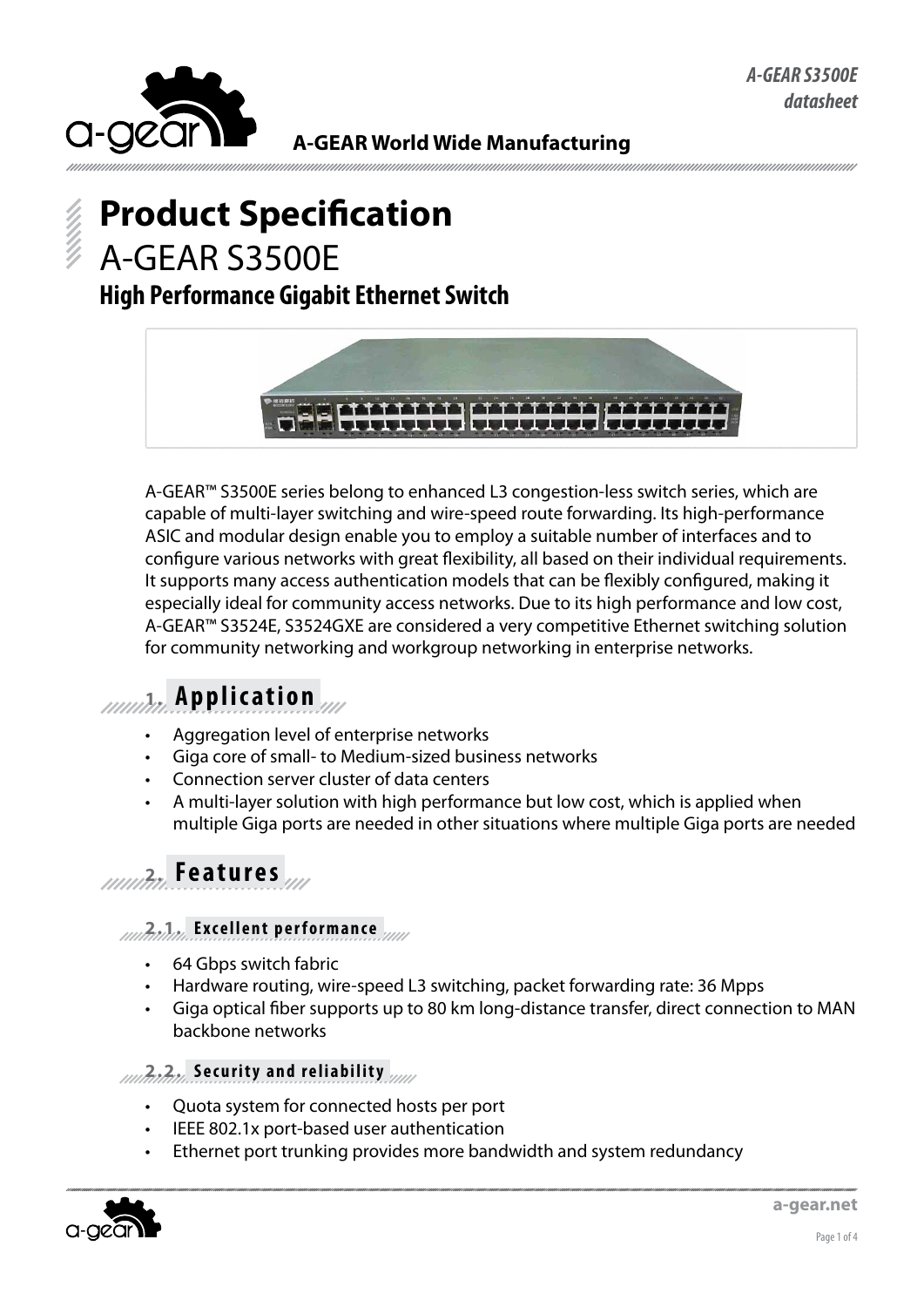

#### **A-GEAR World Wide Manufacturing**

- Powerful ACL supports L2-L4 data filtering
- Web portal authentication
- Redundant power supply

#### **2.3. Easy maintenance**

- Supports device stacking through cluster technology. Central management with unified IP address saves IP addresses
- Management via CONSOLE port, Web, SNMP, etc.
- • BootRom and other software upgrade through TFTP
- Support DHCP and relay, provide dynamic IP address assignment
- • Support SFP standard interface, protect your investment

#### **2.4. Powerful traffic and broadcast control**

- Automatically detect and restrain broadcast storm, support IGMP datagram snooping, effectively restrict broadcast flooding
- • Full- and half- duplex traffic control
- • Ethernet port bit rate quota
- Advanced buffer management supports 802.1p, with 4 dispatching queues per port mapping the 8 priority queues in 802.1p
- • IP multicast and QoS support
- Jumbo frame

#### **2.5. Multiple routing polices**

- Static routing
- Support RIP v1/v2, OSPF v2, and many other dynamic routing protocols
- Support VRF
- Support PIM-SM, PIM-DM and many other multicast routing protocols

# **3. Specifications**

|                               | S3524E                                | <b>S3524GXE</b>                  |  |
|-------------------------------|---------------------------------------|----------------------------------|--|
| Port                          | 20 10/100/1000M TX<br>4 GSFP/TX Combo | 20 GSFP Slots<br>4 GSFP/TX Combo |  |
| <b>Switch Fabric</b>          | 64 G                                  |                                  |  |
| <b>Forwarding Rate</b>        | 36 Mpps                               |                                  |  |
| <b>Switching Mode</b>         | Store-and-forward                     |                                  |  |
| <b>MAC Address Table Size</b> | 32 K                                  |                                  |  |
| Jumbo frame                   | 16383                                 |                                  |  |
| Max. VLAN                     | 4 K                                   |                                  |  |
| <b>Routing Table Size</b>     | 20K                                   |                                  |  |

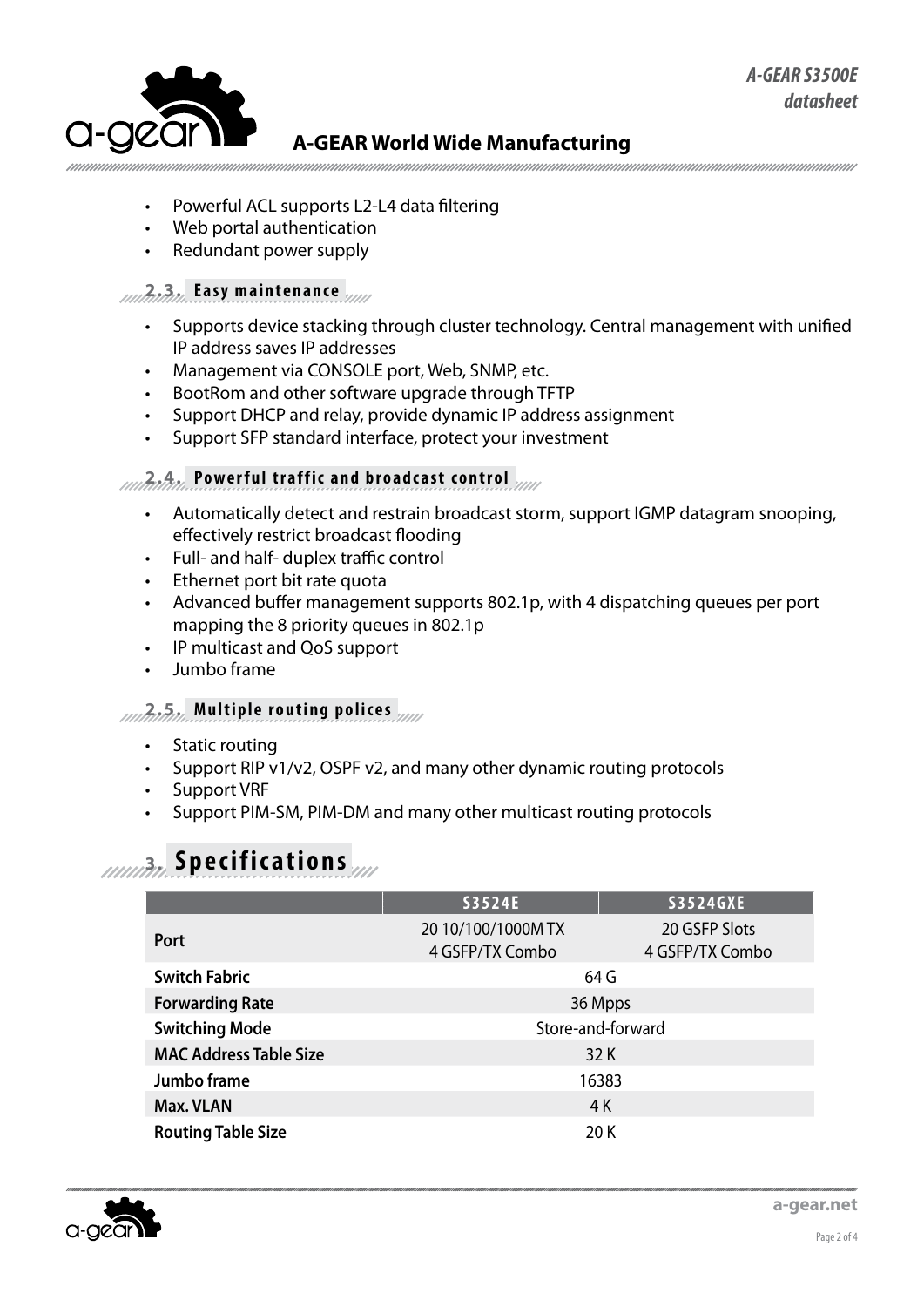

#### **A-GEAR World Wide Manufacturing**

| S3524E<br><b>S3524GXE</b><br><b>Functions</b>                                                                                                                                                                                                                                                                                                                                      |  |
|------------------------------------------------------------------------------------------------------------------------------------------------------------------------------------------------------------------------------------------------------------------------------------------------------------------------------------------------------------------------------------|--|
| IEEE 802.1D (STP), IEEE 802.1w (RSTP), IEEE 802.1s MSTP                                                                                                                                                                                                                                                                                                                            |  |
| Port-based VLAN, 802.1Q tag VLAN, Super VLAN, Private<br>VLAN, GVRP dynamic VLAN configuration, VLAN Stacking<br>(QinQ)                                                                                                                                                                                                                                                            |  |
| Back pressure at half-duplex, 802.3x at full-duplex, CAR<br>support, 100M port: 1M step size; 1000M port: 8M step size                                                                                                                                                                                                                                                             |  |
| Stop sending at threshold to restrict broadcast/multicast/<br>unicast storms                                                                                                                                                                                                                                                                                                       |  |
| <b>IGMP</b> snooping                                                                                                                                                                                                                                                                                                                                                               |  |
| IGMP v1/v2/v3, PIM-SM, PIM-DM                                                                                                                                                                                                                                                                                                                                                      |  |
| Up to 32 groups with up to 8 ports per group, dynamic<br>LACP or static aggregation                                                                                                                                                                                                                                                                                                |  |
| Supported. Can be based on flow classification                                                                                                                                                                                                                                                                                                                                     |  |
| Cluster up to 32, manageable through single IP                                                                                                                                                                                                                                                                                                                                     |  |
| Static, RIP v1/v2, OSPF v2, BGP v4                                                                                                                                                                                                                                                                                                                                                 |  |
| <b>VRRP</b>                                                                                                                                                                                                                                                                                                                                                                        |  |
| Proxy ARP                                                                                                                                                                                                                                                                                                                                                                          |  |
| <b>DHCP Server/Client/DHCP Relay</b>                                                                                                                                                                                                                                                                                                                                               |  |
| <b>Static or dynamic NAT</b>                                                                                                                                                                                                                                                                                                                                                       |  |
| IEEE 802.1x port-based user authentication Port Security<br>Hardware support for IP ACL, MAC ACL, VLAN ACL<br>Hardware support for port-based user authentication by<br>combinations and bandings of port, IP address, and MAC<br>address Web user authentication RADIUS<br>User privilege classification and password protection DHCP<br>snooping, DHCP option82, IP Source Guard |  |
| Head Of Line (HOL) blocking prevention mechanism<br>4 dispatching queues per port, mapping the 8 priority<br>queues in 802.1p<br>WRR, SP, and FIFO queuing algorithms<br><b>Best Effort Service</b><br><b>Differentiated Service</b><br><b>Strict Priority</b><br>Weighted Round Robin<br><b>First Come First Serve</b><br>TOS re-tagging<br><b>RTS</b>                            |  |
|                                                                                                                                                                                                                                                                                                                                                                                    |  |